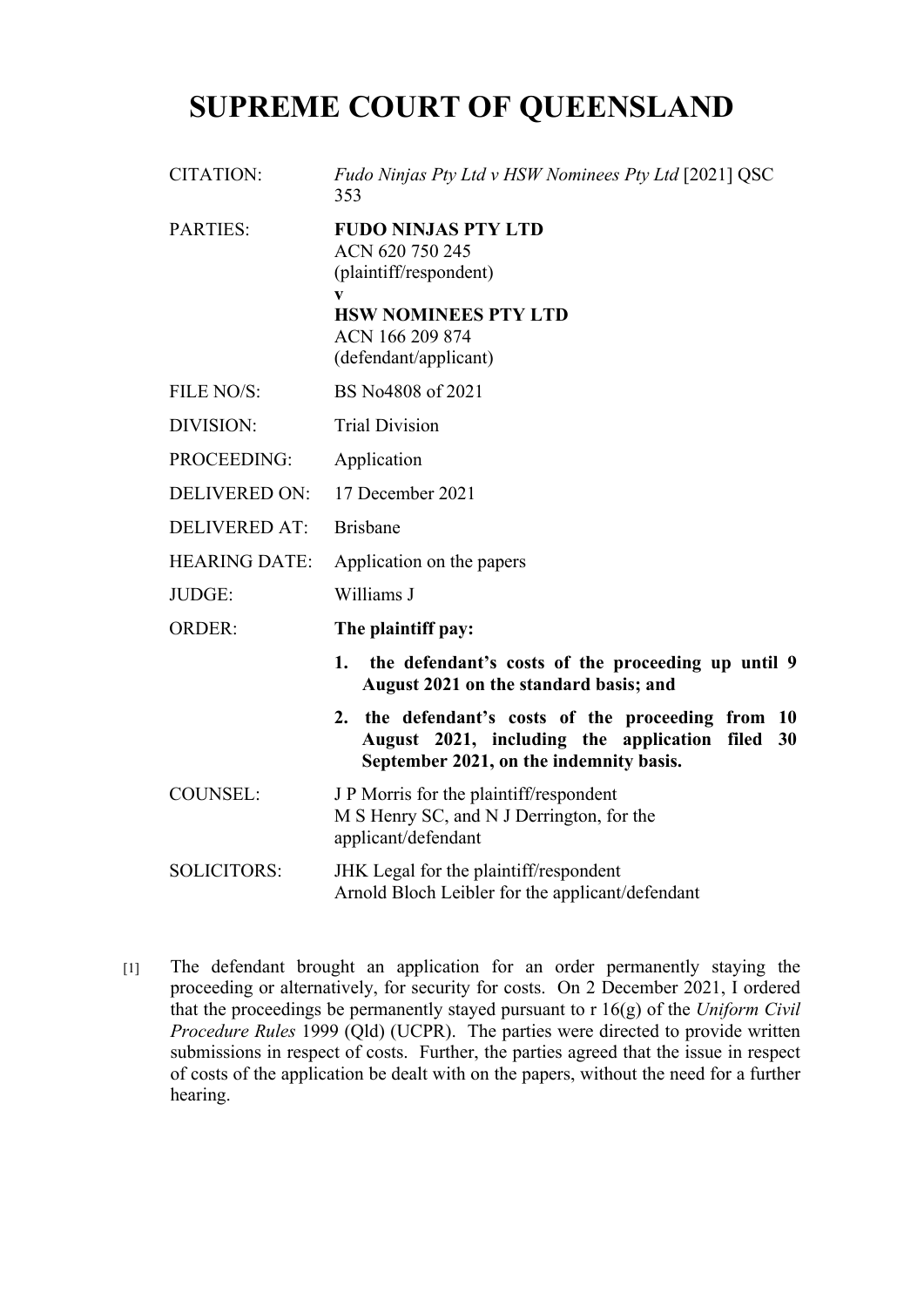## **Applicant/defendant's position on costs**

- [2] The applicant submits that as the plaintiff was wholly unsuccessful, r 361 of the UCPR does not apply in the current circumstances and the issue of costs is a matter in the discretion of the Court.
- [3] Reference is made to the "usual considerations" that inform the exercise of the costs discretion as set out in the decision of *Hazeldene's Chicken Farm Pty Ltd v Victorian WorkCover Authority (No 2)*. 1 These "usual considerations" include:
	- (a) the stage of the proceeding at which the offer was received;
	- (b) the time allowed to the offeree to consider the offer;
	- (c) the extent of the compromise offered;
	- (d) the offeree's prospects of success, assessed as at the date of the offer;
	- (e) the clarity with which the terms of the offer were expressed; and
	- (f) whether the offer foreshadowed an application for an indemnity costs order in the event of the offeree rejecting it.
- [4] It is also submitted that the Court's exercise is not fettered by these identified considerations. Further, not every factor must point positively in favour of an order for indemnity costs.
- [5] A further affidavit of Mr Jonathan Milner sworn 7 December 2021 was filed in respect of the application for costs. Exhibited to this affidavit at tab 2 page 39 is a copy of a letter from Arnold Bloch Leibler to JHK Legal dated 26 July 2021 containing an offer to settle (the Offer). The applicant relies on the Offer, namely that the defendant pay the plaintiff the sum of \$100,000 in full and final settlement of all claims between the parties, with each party bearing its own costs.
- [6] The offer was expressly stated to be made pursuant to both Part 5 of Chapter 9 of the UCPR and the principles in *Calderbank v Calderbank*. 2
- [7] As a consequence of the Offer, the applicant seeks a costs order as follows:
	- (a) the plaintiff pay the defendant's costs in the proceeding up until 9 August  $2021<sup>3</sup>$  on the standard basis; and
	- (b) the plaintiff pay the defendant's costs of the proceeding from 10 August 2021,<sup>4</sup> including the application filed 30 September 2021, on the indemnity basis.
- [8] Addressing the "usual considerations" the applicant submits:
	- (a) The offer was made following the close of pleadings with the claim and statement of claim filed on 29 April 2021, an amended defence filed on 3 June 2021 and the reply filed on 2 July 2021. Accordingly, the pleadings

<sup>1</sup> (2005) 13 VR 435 at 442 [25].

<sup>2</sup> [1975] 3 All ER 333.

<sup>3</sup> Being the date of expiry of the Offer.

<sup>4</sup> Being the day after the expiry of the Offer.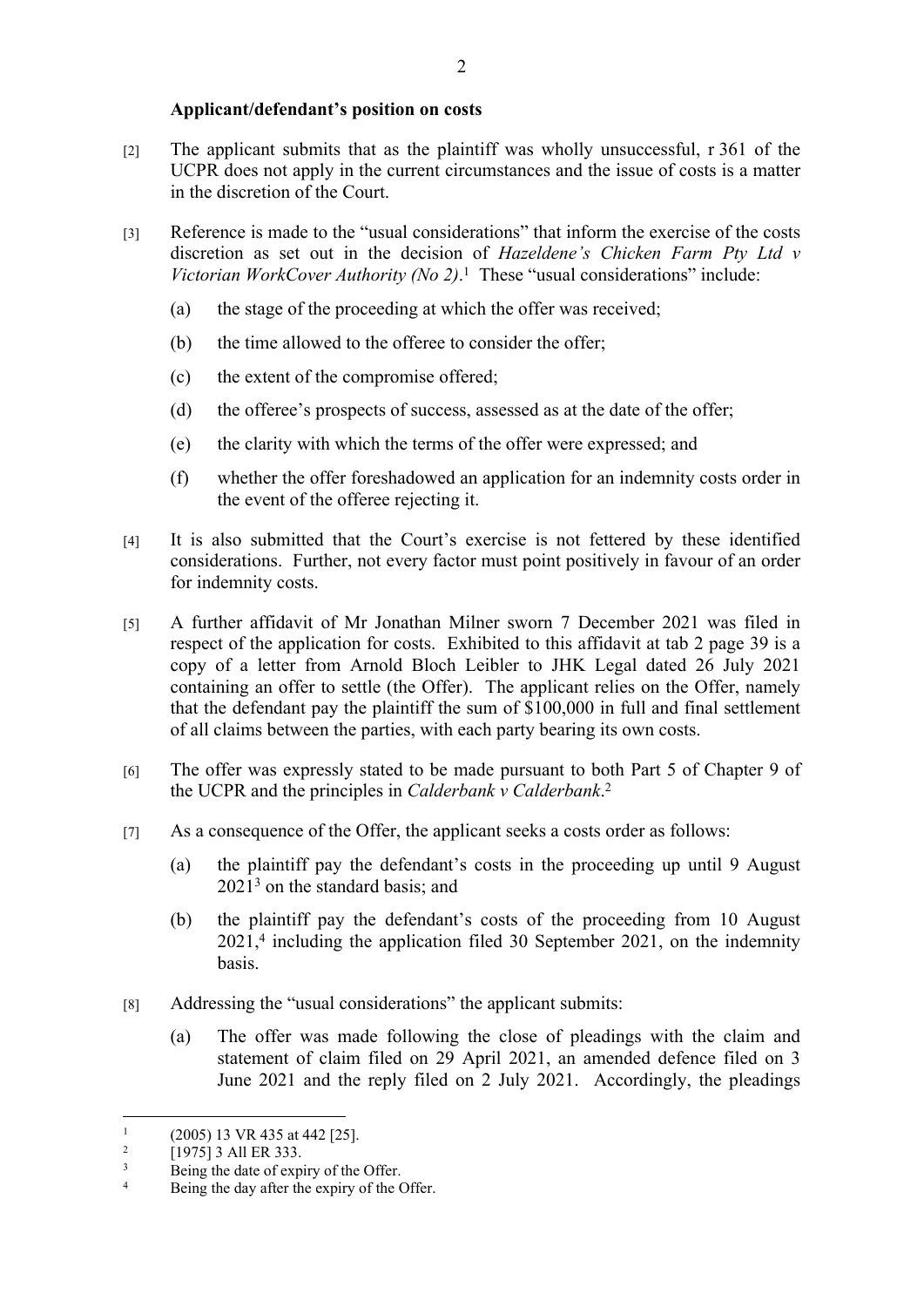define the matters in issue and the facts relied upon as the basis of the argument of an abuse of process were clearly identified in the pleadings.<sup>5</sup> Further, it is submitted that both parties were represented by Senior Counsel and the defendant expressly put in issue that the proceedings had been compromised and the plaintiff was estopped from advancing the claim. It is in these circumstances that the applicant submits that the offer was made at a time where the plaintiff was, or at least should have been, sufficiently aware that its proceedings were an abuse of process.

- (b) The offer was open for 14 days, which is the standard period.
- (c) The applicant acknowledges that the compromise contained in the offer involved a substantial compromise on the part of the plaintiff. However, the applicant contends that any claim for loss of a commercial opportunity would need to be evaluated in the circumstances of the COVID-19 pandemic. Further, it is contended that it was clear that the settlement of the claim in the Magistrates Court was based upon the same breach of contract and there was a litigation risk that the proceeding would either be barred by that settlement or amount to an estoppel or an abuse of process. It is in these circumstances that the applicant contends that at the time of the offer, the prospects of success of the plaintiff were not strong. In addition, from the defendant's perspective, the offer to pay \$100,000 to avoid the time and cost of defending the claim was also a significant compromise.
- (d) The offer was clearly expressed and capable of acceptance.
- (e) The offer foreshadowed an application for indemnity costs should the UCPR offer rules not apply and the defendant obtained an outcome that was better than what was offered.
- (f) The findings made to establish an abuse of process as the basis of the permanent stay are also relevant.
- [9] Overall, the applicant contends that the continuation of the proceeding by the plaintiff in the face of the offer to settle was unreasonable. In these circumstances, it is submitted that it is a proper exercise of the Court's discretion for the plaintiff to pay the defendant's costs of the proceeding, assessed on the standard basis until 9 August 2021 and on the indemnity basis thereafter.

## **Respondent/plaintiff's position on costs**

- [10] The respondent agrees with the relevant legal principles identified by the applicant. However, the respondent contends that in considering whether the Court ought to exercise its discretion, the circumstances of this case result in the conclusion that the appropriate order is for costs on a standard basis.
- [11] In respect of the "usual considerations" the respondent also addresses these in turn:
	- (a) The respondent ultimately contends that it was "plainly unreasonable" that the plaintiff would resolve a claim seeking not less than \$12 million for \$100,000. Further, the respondent points to the pleaded case as being whether there was a binding compromise, and whether there was an estoppel

<sup>5</sup> See for example the defence at [43] and reply at [16].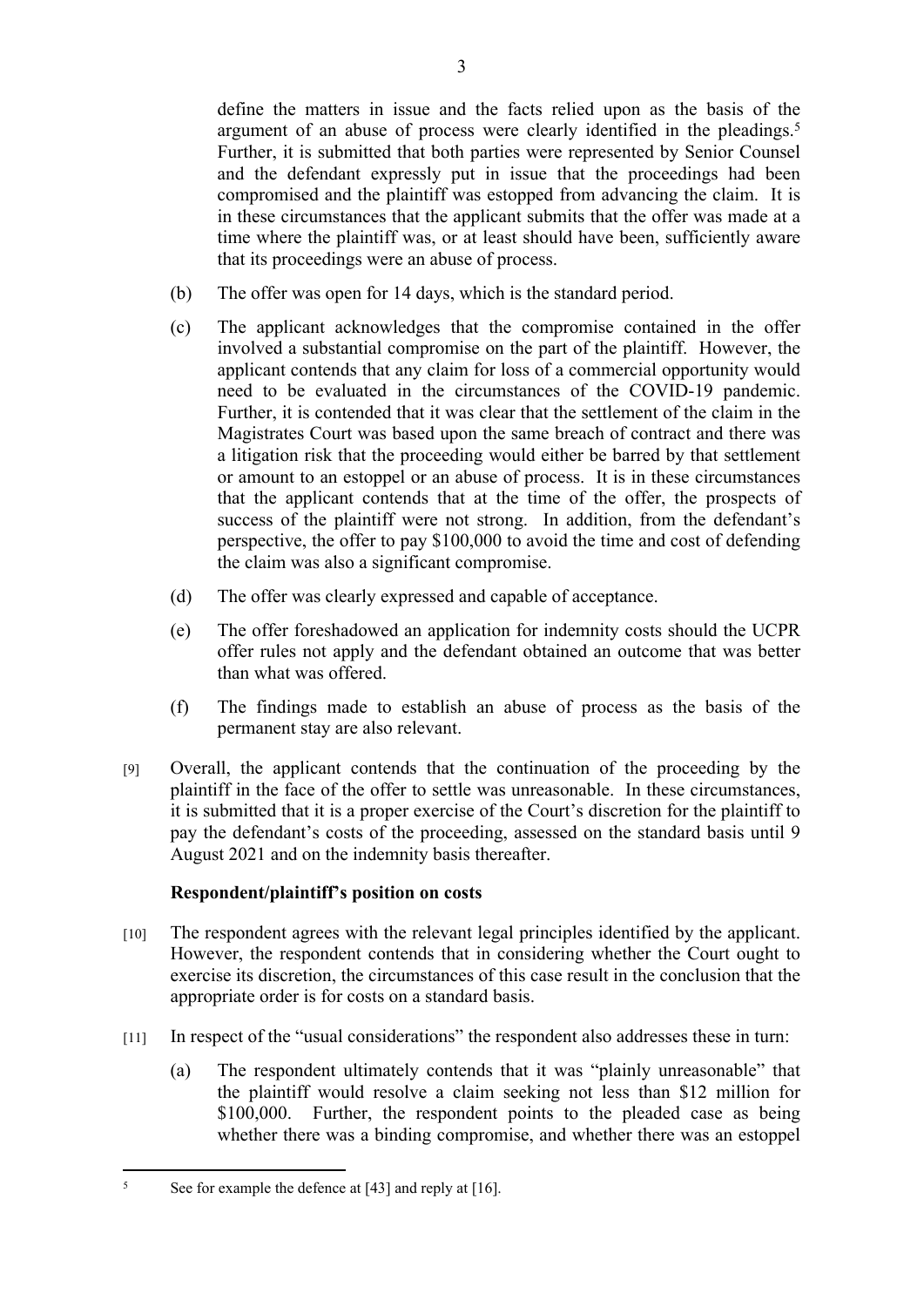rather than an allegation of abuse of process. It is submitted that the allegation of an abuse of process was not raised until 30 September 2021, after the expiry of the offer.

Further, the submission is made that despite the decison granting the permanent stay on the basis of an abuse of process, it was not "patently unreasonable for the plaintiff to proceed on the basis that its case was distinguishable from *Tyne*".

- (b) No issue was taken in respect of the time allowed to consider the offer.
- (c) In respect of the extent of the compromise offered and the prospects of success, it is submitted that the offer of \$100,000 was entirely unreasonable and it was proper for the plaintiff to reject it. Further, it is submitted that it cannot be said that the plaintiff's prospects were poor or so poor that it was unreasonable not to accept an offer of compromise of \$100,000.
- (d) The respondent takes no issue in respect of the clarity of the offer or the notice of application.
- (e) In respect of other considerations, the respondent repeats its primary submission that was made at the hearing of the substantive application that the plaintiff's claim was filed in the context of having brought a third party proceeding in the Magistrates Court seeking an indemnity for damages being sought by a contractor and it was the third party proceeding which was discontinued after a compromise was reached.
- [12] It is further contended that:

"It is not the case that the facts of this matter are so patently analogous to those of *Tyne* that the plaintiff ought to have foreshadowed, at the time of rejecting the defendant's offer, that an application seeking a stay based upon an abuse was forthcoming or likely to succeed, such that a refusal of the offer was imprudent [or] unreasonable".

[13] It is in these circumstances that the respondent ultimately submits that this is not a case that warrants the exercise of the Court's discretion to award indemnity costs.

## **Consideration**

- [14] The letter dated 26 July 2021 containing the offer is headed "[w]ithout Prejudice save as to Costs".
- [15] The letter includes the following:

"While HSW considers your client has poor prospects of success in the Proceedings, to avoid the expense and inconvenience of this litigation it is prepared to resolve the Proceedings on the following terms:

1. HSW will pay your client the sum of \$100,000 in full and final settlement of all issues in dispute between our respective clients, including the claims the subject of the Proceedings.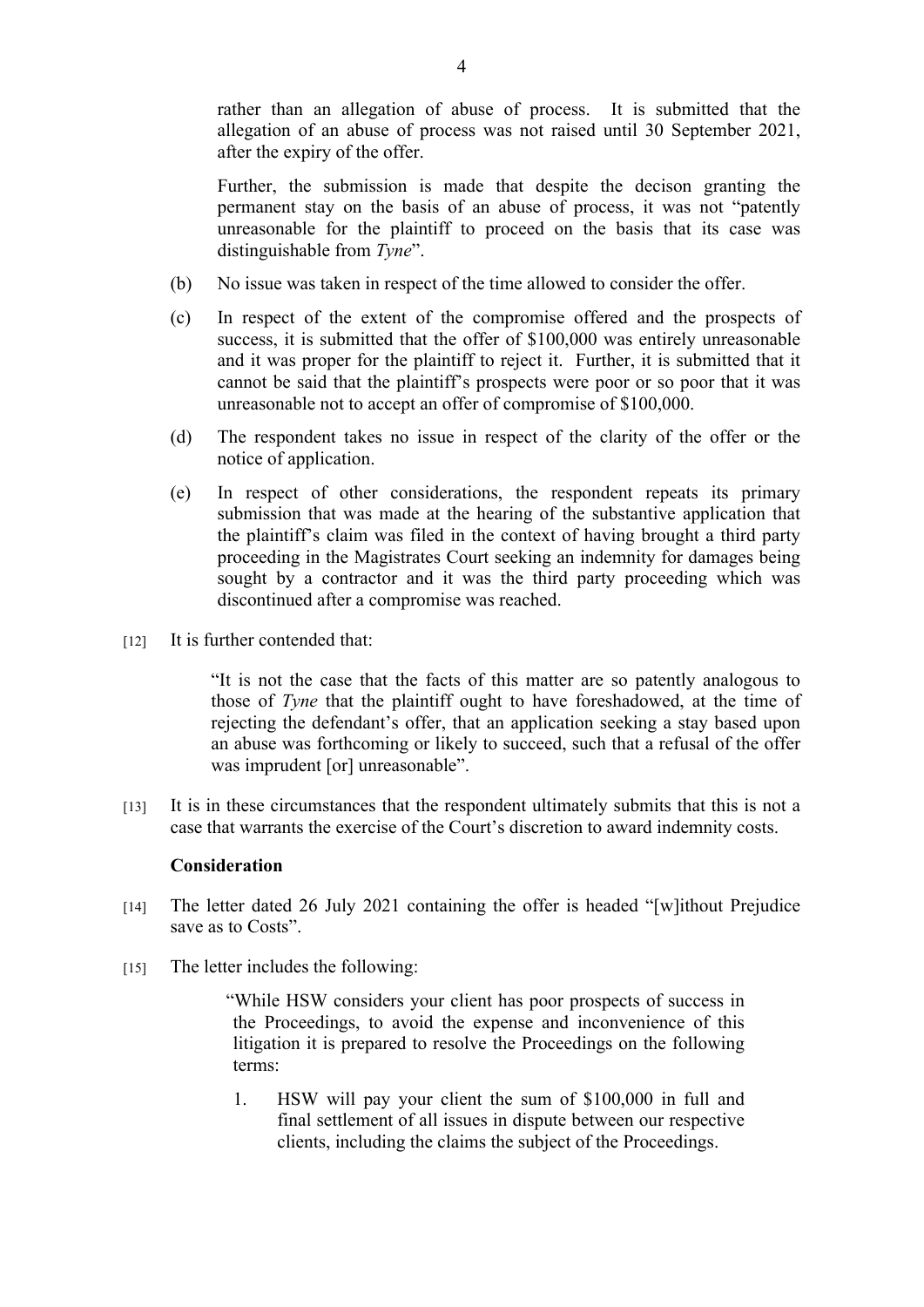- 2. The parties to the Proceedings release each other in respect of all claims the subject of the Proceedings and any claims arising out of or in any way connected with the subject matter of the Proceedings, being claims currently existing or arising later which the parties have or might have had but for acceptance of this offer of settlement.
- 3. Both parties will bear their own costs of the Proceedings.
- 4. Your client will file a UCPR Form 38 Notice of Acceptance of Offer in accordance with rule 358 of the UCPR.
- 5. Your client will discontinue the Proceedings against HSW, with no order as to costs.

The Offer is a real compromise. In our view, it is generous given the practical and legal difficulties in your client's claim, not least of which is the issue concerning the prior Magistrates Court proceedings and the circumstances in which those proceedings were settled."

- [16] Whilst the letter does not directly refer to seeking a permanent stay on the basis of an abuse of process, it does directly point to the issue arising out of the prior Magistrates Court proceedings and the settlement. Further, the amended defence and the reply clearly crystallise the underlying facts which give rise to the circumstances which were considered at the application seeking the permanent stay.
- [17] Whether the applicant sought relief by way of an application for a permanent stay for an abuse of process or another basis for the relief, the same factual basis and the legal risks faced by the plaintiff remained substantially the same.
- [18] Further, whilst it is accepted that there is a significant delta between the amount claimed in the Supreme Court proceedings by the plaintiff of not less than \$12 million and the \$100,000 offer, this in itself is not a basis for the conclusion that the rejection of the offer was not unreasonable.
- [19] The compromise reflected in the Offer identifies the factual basis relevant to the analysis of the prospects of success and the litigation risk which the defendant clearly articulated in its amended defence and those factors are factored into the Offer.
- [20] At that point in time, the plaintiff was fully aware of the risk that it would be unable to continue with its Supreme Court claim for damages given that the Magistrates Court proceedings which arose out of the same alleged breach of contract had been compromised. This required an evaluation of the prospects of success in light of the matters pleaded.
- [21] By way of the order that the proceedings be permanently stayed pursuant to r  $16(g)$ of the UCPR, the applicant has achieved an outcome in the proceeding that is no less favourable than the terms of the Offer. The respondent was clearly on notice that the applicant would seek indemnity costs from the date of the Offer in the event that it was not accepted and the applicant achieved that outcome.